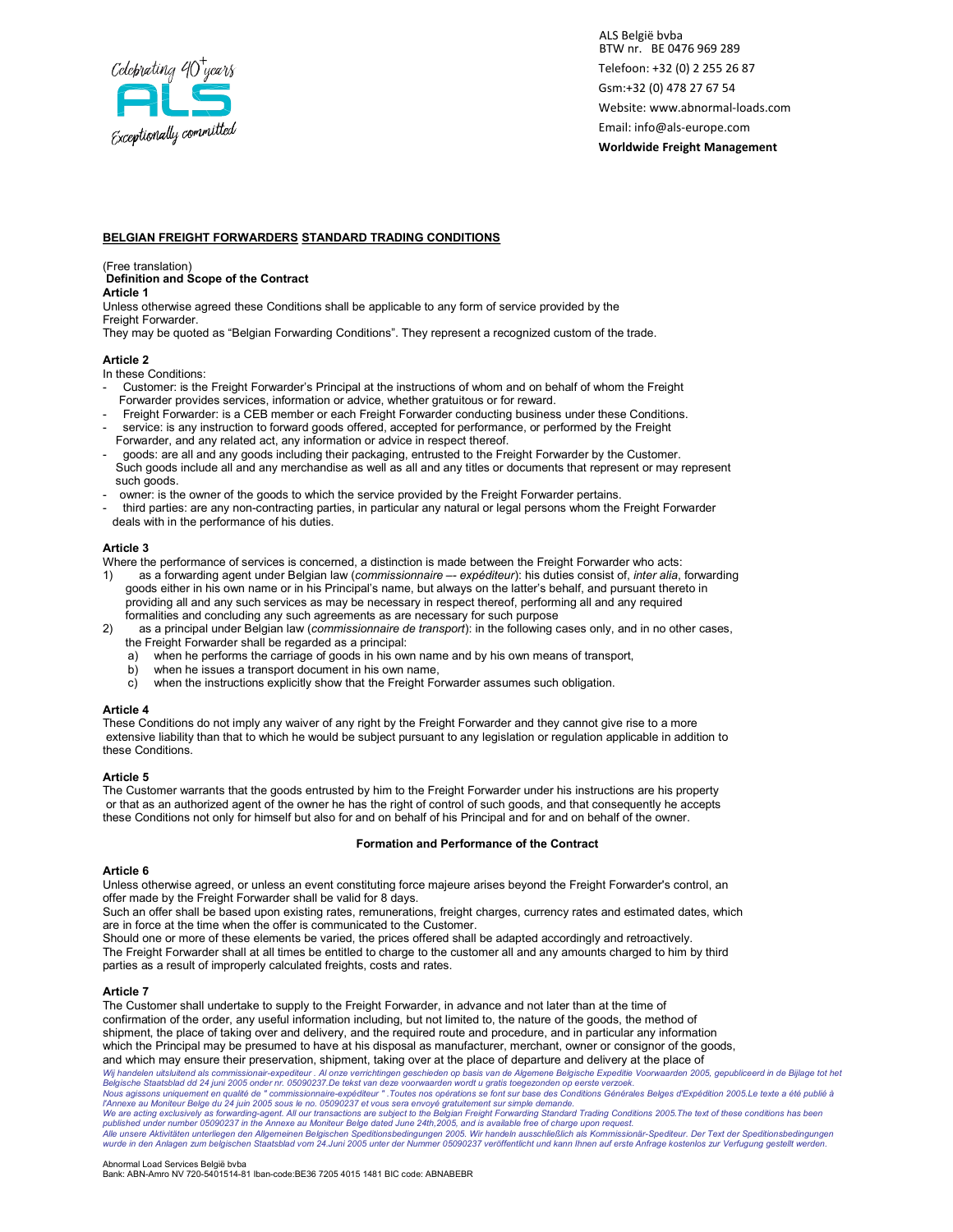

## Article 8

The Freight Forwarder shall not be presumed to examine the correctness of the particulars or the information given by the Customer or the authenticity or regularity of the documents furnished by the Customer. Such information shall be accepted in good faith.

#### Article 9

In the absence of precise instructions to the contrary or special agreements, the Freight Forwarder shall be at liberty in his choice of means to be used to organise and perform the services to the best of his abilities according to normal business practice, including the groupage of goods.

### Article 10

The Freight Forwarder shall be entitled to charge any amounts or fees for his expenses and interventions on a fixed basis, i.e. as a lump sum or an inclusive price.

### Article 11

In the performance of his duties, the Freight Forwarder may employ third parties, servants and agents who show normal professional qualifications.

### Article 12

Unless instructed to the contrary, the Freight Forwarder shall be entitled to keep possession, control or custody of any goods that for some reason could not be delivered, or to take custody of them, and to store the goods at the Principal's cost and risk or at the expense and risk of the goods themselves.

In accordance with the provisions of the Act of 5 May 1872 , the Freight Forwarder may sell the goods and apply the proceeds in or towards the payment of his claims.

In the case of dangerous, perishable, flammable, explosive goods or goods that may otherwise cause damage to persons, animals or property, subject to prior notification in writing to the Customer and subject to accountability the Freight Forwarder may destroy, remove or sell the goods on the Customer's behalf and at the Customer's risk.

#### Article 13

The Freight Forwarder shall be entitled to suspend the performance of his duties if the Customer fails to fulfil or insufficiently fulfils his obligations in any way.

In the event of force majeure, the Contract shall remain in force. The Freight Forwarder's duties shall, however, be suspended for the duration of the event constituting force majeure.

In case of specific duties, or activities that are uncommon, particularly time-consuming or that require specific effort, additional fees may be charged at any time. All additional costs caused by force majeure shall also be borne by the Principal.

### Article 14

Unless otherwise and previously agreed in writing, the Freight Forwarder shall not be under a duty to guard the goods to be forwarded, nor to have them guarded, nor to have them insured, wherever they are, even out in the open.

### Payment

### Article 15

The amounts or fees charged shall be payable in cash at the Freight Forwarder's registered office, within eight days from the date of the invoice.

Any loss resulting from exchange rate fluctuations is for the Customer's account. Payments not allocated by the Customer himself to the payment of a specific debt, may be applied at the Freight Forwarder's choice to the payment of any amount owed by the Customer.

#### Article 16

Any protest against the invoicing or any services and amounts charged must have been received by the Freight Forwarder in writing within 14 days from the date of invoice.

### Article 17

The Customer waives any right to rely on any circumstance which might entitle him to suspend payment in whole or in part and waives any right to set-off or counterclaim with regard to all amounts charged to him by the Freight Forwarder.

### Article 18

The Freight Forwarder shall not be required to provide security for the payment of freight, duties, levies and taxes or any liabilities whatsoever, should this be required by third parties. Where the Freight Forwarder has provided security, the destination

Wij handelen uitsluitend als commissionair-expediteur . Al onze verrichtingen geschieden op basis van de Algemene Belgische Expeditie Voorwaarden 2005, gepubliceerd in de Bijlage tot het<br>Belgische Staatsblad dd 24 juni 200 published under number 05090237 in the Annexe au Moniteur Belge dated June 24th,2005, and is available free of charge upon request.<br>Alle unsere Aktivitäten unterliegen den Allgemeinen Belgischen Speditionsbedingungen 2005. wurde in den Anlagen zum belgischen Staatsblad vom 24.Juni 2005 unter der Nummer 05090237 veröffentlicht und kann Ihnen auf erste Anfrage kostenlos zur Verfugung gestellt werden.

#### Abnormal Load Services België bvba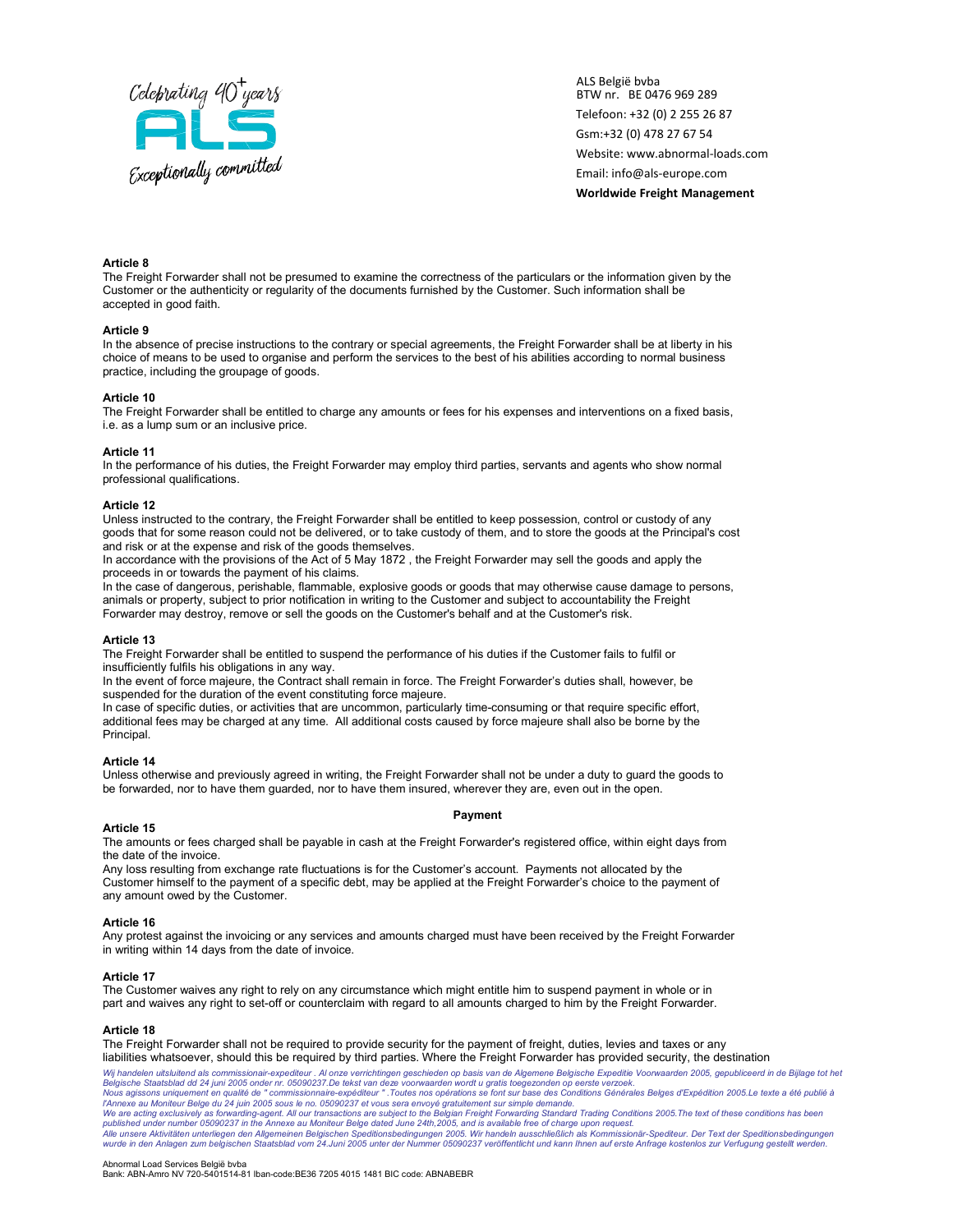

Customer is under a duty, at the Freight Forwarder's first request in writing, to pay to the Freight Forwarder, by way of security, any amount for which the Freight Forwarder has provided security to third parties.

### Article 19

Any debt not paid on its due date shall, without any prior notice, be increased with compensatory interests calculated at the statutory interest rate and increased by liquidated damages equal to 10 % of the debt, so as to cover any economic and administrative loss, without prejudice to the Freight Forwarder's right to prove the existence of more extensive damage.

### Customer's Duties and Liability

Article 20

The Customer shall undertake and accept liability for the following:

- that his instructions and his description of the goods are complete, correct and accurate;
- □ that the goods to be entrusted by him to the Freight Forwarder shall be made available in time, completely and in a useful way, that they are loaded, stowed, packed and marked in accordance with the nature of the goods, the place of receipt or destination, and for the purposes for which they are entrusted to the Freight Forwarder;
- □ that all documents submitted to the Freight Forwarder by the Customer are complete, correct, valid, authentic and not improperly prepared or used;
- □ that, unless the Freight Forwarder has been informed thereof previously and in writing, the goods entrusted to him are not of a dangerous, perishable, flammable or explosive nature or liable to otherwise cause damage to third parties, persons or property;
- $\Box$  that he will examine all documents submitted by the Freight Forwarder upon receipt and that he will verify whether they are in accordance to the instructions given to the Freight Forwarder.

### Article 21

The Customer shall be liable to the Freight Forwarder and he shall indemnify him at his first request:

- against any damage and/or loss resulting from the nature and the packaging of the goods, the incorrectness, inaccuracy or incompleteness of instructions and information, the non-delivery or untimely delivery of the goods to the Freight Forwarder at the agreed time and place of receipt, the failure to provide, or timely provide, documents and/or instructions, and the fault or negligence in general of the Customer and of the third parties employed by him;
- $\Box$  against any damage and/or loss, costs and expenditure which is claimed from the Freight Forwarder by authorities, third parties or servants and agents, for whatever reason, with regard to the goods, any damage, expenditure, costs, duties, claimed directly or indirectly as a result of the service provided on the instructions of the Customer, unless the Customer shows that such claim was directly caused by a fault or negligent act or omission for which only the Freight Forwarder is liable;
- □ against any damage and/or loss, costs and expenditure which is claimed from the Freight Forwarder in cases where, under Community or national laws and regulations, he is under any personal and/or joint and several liability for the payment or settlement of customs duties and/or other taxes.

#### Article 22

If the claim for which the Freight Forwarder requires compensation or indemnity from the Customer pertains to a customs or other tax claim, and if it is based on instructions with regard to customs received from the Customer or on his behalf, the Customer shall undertake, at the Freight Forwarder's request, to provide a financial guarantee to unconditionally warrant the Customer's liability towards the Freight Forwarder, to the benefit of the Freight Forwarder or to the benefit of a third party designated by the Freight Forwarder.

### Freight Forwarder's Duties and Liability

### 1) Provisions common to Agents and Principals

### Article 23

The Freight Forwarder shall not be liable for damage caused by an event constituting force majeure, including, but not limited to, war, riots, strikes, lockouts, boycotts, work congestion, scarcity of cargo or weather conditions.

#### Article 24

The Freight Forwarder shall not be liable for damage or loss as a result of theft of goods in his possession, custody or control, unless the Customer shows that the theft took place as a result of circumstances which the Freight Forwarder, in view of the Contract with the Customer, should have avoided or which he should have foreseen, provided that the risk of theft is not for the account of the goods under local regulations or business practice.

### Article 25

The Freight Forwarder shall not be liable for any indirect loss or damage, including economic loss or damage, consequential loss or damage and immaterial loss or damage.

Wij handelen uitsluitend als commissionair-expediteur . Al onze verrichtingen geschieden op basis van de Algemene Belgische Expeditie Voorwaarden 2005, gepubliceerd in de Bijlage tot het<br>Belgische Staatsblad dd 24 juni 200 published under number 05090237 in the Annexe au Moniteur Belge dated June 24th,2005, and is available free of charge upon request.<br>Alle unsere Aktivitäten unterliegen den Allgemeinen Belgischen Speditionsbedingungen 2005. wurde in den Anlagen zum belgischen Staatsblad vom 24.Juni 2005 unter der Nummer 05090237 veröffentlicht und kann Ihnen auf erste Anfrage kostenlos zur Verfugung gestellt werden.

#### Abnormal Load Services België bvba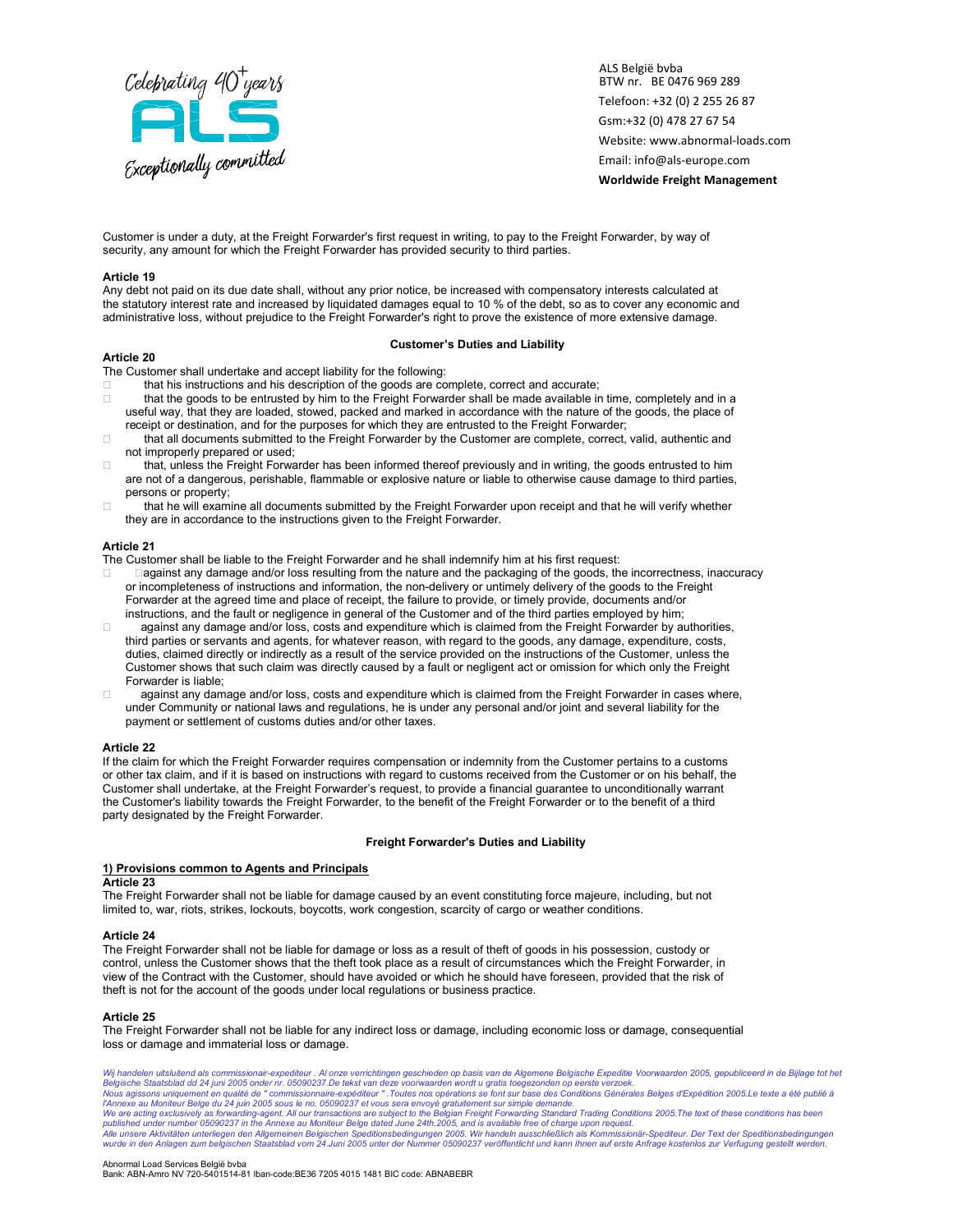

### Article 26

The Freight Forwarder shall not be responsible for the lack of or bad result of any instructions to collect money, unless this is proved to have been caused by gross negligence.

### 2) Liability of the Freight Forwarder acting as Agent (art. 3.1)

#### Article 27

The Freight Forwarder shall perform his duties with reasonable care, dedication and perception, and he shall be under a duty of normal professional performance of the instructions given to him.

### Article 28

The Freight Forwarder's liability shall be limited to that for fault, negligence or omission in the performance of the instructions given to him.

To the extent that such fault, negligence or omission has caused any direct material damage or financial loss to the Customer or third parties, the Freight Forwarder shall be entitled to limit his liability to € 5 per kilogramme gross weight of the goods lost or damaged, with a maximum of  $\epsilon$  25,000 per contract.

#### Article 29

The Freight Forwarder shall not be liable for the performance of any contract entered into by him for and on behalf of his Customer with third parties, servants or agents, pertaining to storage, transport, customs clearance or the handling of goods, unless it is shown by the Customer that the defective performance thereof was directly caused by the Freight Forwarder's fault.

### Article 30

The Freight Forwarder does not quarantee any fixed time or date for delivery, dates of arrival and departure, unless otherwise previously agreed in writing. The indication of a time or date for delivery by the Principal is not binding upon the Freight Forwarder.

## 3) Liability of the Freight Forwarder acting as Principal (art. 3.2)

#### Article 31

The Freight Forwarder shall be liable as a carrier in the cases provided for in article 3.2. His liability shall be determined according to national law and the international conventions applicable to the mode of transport concerned.

### Privilege and Lien

### Article 32

Any amounts charged by the Freight Forwarder shall be privileged in accordance with Belgian law and with these Conditions.

#### Article 33

Any claims of the Freight Forwarder as against his Principal shall be privileged under Article 14 of the Act of 5 May 1872, Article 20,7º of the Mortgage Act, and Article 136 of the General Customs and Excise Act with regard to all goods, documents or monies currently or in the future in his possession, custody or control, regardless of the fact whether the claim pertains in whole or in part to the taking in charge or forwarding of other goods than those in his possession, custody or control.

#### Article 34

The Freight Forwarder shall have the right to retain the goods and he shall be entitled to sell or dispose of the goods and to apply the proceeds to his claim in full; they shall also serve as security, regardless of the fact whether the Principal is the owner of the goods.

#### Insurance

#### Article 35

The Freight Forwarder may make insurance (AREX 21) available to the Principal upon his request in writing, for any business related to international carriage at the Freight Forwarder's risk. The costs of such insurance shall be borne by the Principal.

#### Prescription and Extinction of Right

#### Article 36

The Freight Forwarder must be given notice in writing of any claim for damages as against him, with reasoned grounds, within 14 days

Wij handelen uitsluitend als commissionair-expediteur . Al onze verrichtingen geschieden op basis van de Algemene Belgische Expeditie Voorwaarden 2005, gepubliceerd in de Bijlage tot het<br>Belgische Staatsblad dd 24 juni 200 published under number 05090237 in the Annexe au Moniteur Belge dated June 24th,2005, and is available free of charge upon request.<br>Alle unsere Aktivitäten unterliegen den Allgemeinen Belgischen Speditionsbedingungen 2005. wurde in den Anlagen zum belgischen Staatsblad vom 24.Juni 2005 unter der Nummer 05090237 veröffentlicht und kann Ihnen auf erste Anfrage kostenlos zur Verfugung gestellt werden.

#### Abnormal Load Services België bvba